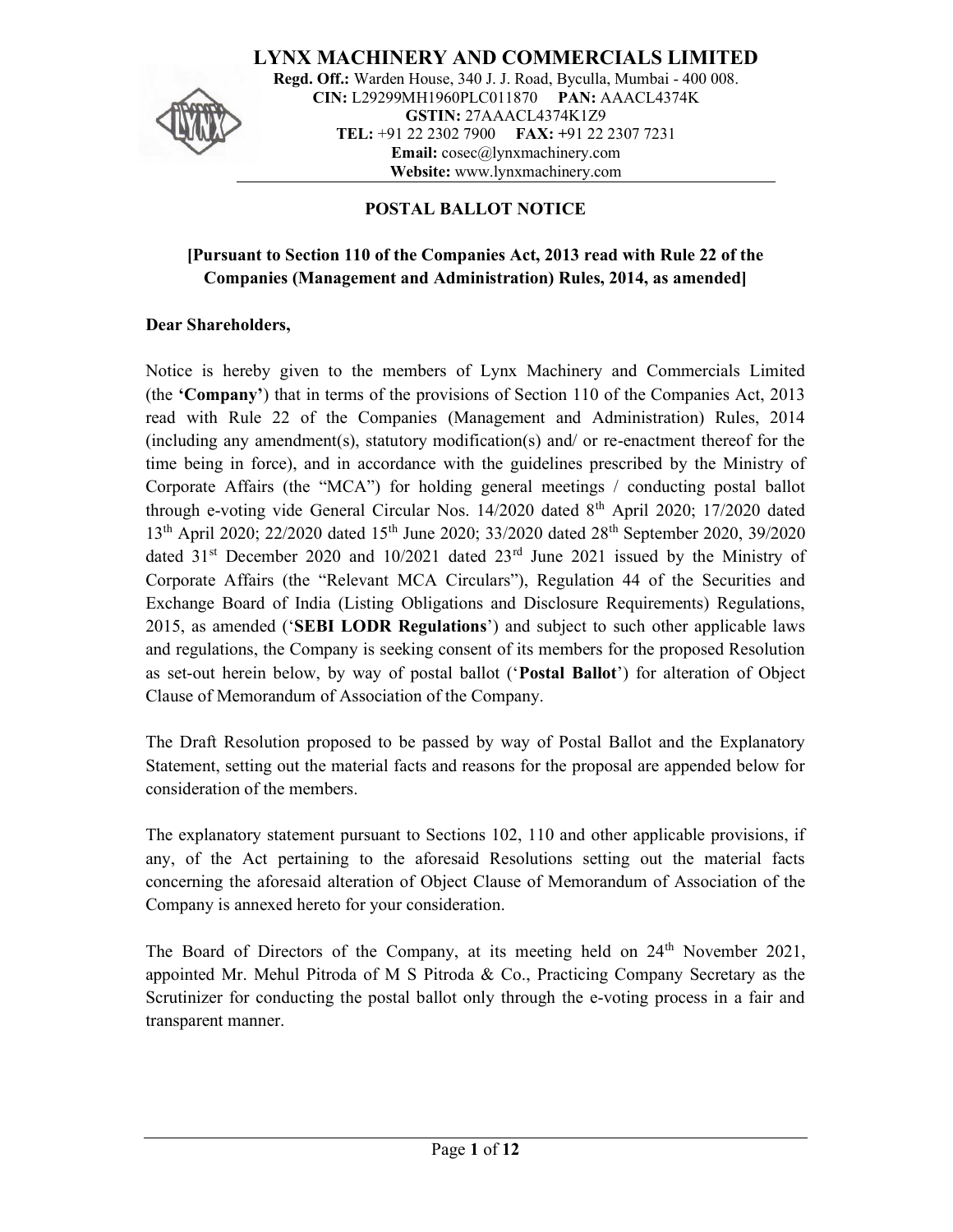In accordance with the provisions of the MCA Circulars, shareholders can vote only through the remote e-voting process. Accordingly, the Company is pleased to offer a remote e-voting facility to all its shareholders to cast their votes electronically. Shareholders are requested to read the instructions in the Notes under the section "Notes and Instructions and instructions relating to e-voting" in this postal ballot notice ("Postal Ballot Notice") to cast their vote electronically. Shareholders are requested to cast their vote through the e-voting process not later than 17:00 Hours IST on Sunday,  $26<sup>th</sup>$  December 2021, to be eligible for being considered, failing which it will be strictly considered that no vote has been received from the shareholder.

# SPECIAL BUSINESS

#### To alter Object clause of Memorandum of Association of the Company and in this regard,

To consider and if thought fit, to give assent/dissent to the following Resolution, as a Special Resolution:

"RESOLVED THAT, pursuant to provision of Section 13 and other applicable provisions, if any, of the Companies Act, 2013 ("Act") read with the Companies (Incorporation) Rules, 2014, including any statutory amendment(s) or modification(s) thereto or re-enactment(s) or substitutions(s) made thereof for the time being in force, the existing Clause 3 under the heading "THE OBJECTS FOR WHICH THE COMPANY IS ESTABLISHED ARE" in the Memorandum of Association, be altered by inserting the new sub-clause numbered as 57 and 58 after the existing sub-clause 56 as under:

57. To Build, construct and operate clearing forwarding and warehousing business for goods including goods imported into India or for goods exported outside India and carry-on business of logistic organizers, conductors and implementers for shipment, movement, transfer and trans-shipment of goods including goods imported into India, or for goods exported outside India, and for movements of goods within India and out of India and to carry on the Business of Logistics Services, Logistic Park, Distribution, Storage Hub, Retail Mall or to operate on behalf of any Person, Firm, Company, Body Corporate any or all the above activities or Association of Persons in India or Abroad in relation to Management of Warehouses and Logistics Centres, undertaking Warehousing Services and managing all statutory compliances and related services, warehousing services, supply-chain management solutions, information technology / communication support and to carry on the business of storage in any manner, for transporting, handling and generally dealing or Mercantile, Commercial, Retail Business in all types of goods and services and to carry on the business of buying, selling or otherwise dealing in, operating, hiring, letting on hire, leasing, giving on lease, obtaining licenses for the use of and granting licenses for the use of, cold stores, freezing, chilling and cooling plants, refrigeration units and to carry on the business of storage, warehousing, transportation and handling of all kinds of cargo, whether containerized or not, from any port station to any container freight station or to any inland container depot and freight carriers and to carry on the Business of Logistic Park, Warehousing, Distribution, Storage Hub generally on our own or in Joint Development through SPV or subsidiary or otherwise.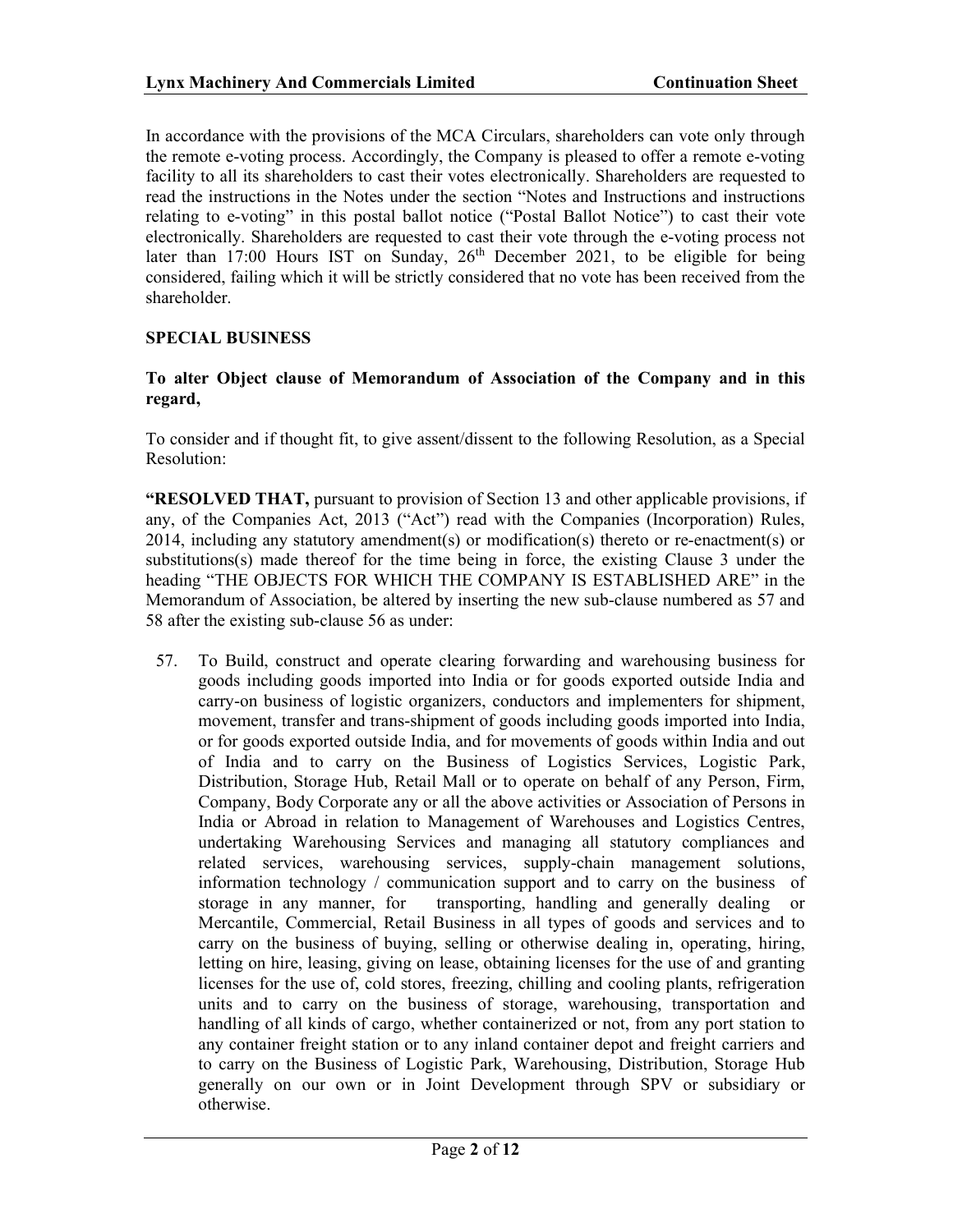58. To carry on the business of real estate, builders, developers, contractors, engineers, town planners, surveyors, valuers, appraisers, dealers, managers, caretakers, owners, licensees, decorators, furnishers, individually or otherwise as to layout, develop, give on rent, hire, construct, build, erect, demolish, re-erect, alter, repair, re-model, execute, acquire, take on lease, work on own land or on leasehold land, purchase, sale, maintain, improve, administer, manage or do any other work in connection with any building, building schemes, multi-storeyed apartments, Housing, estates, complexes, malls, township, rooms, commercial complex ports, airport, roads, infrastructure projects.

RESOLVED FURTHER THAT, the Board be and is hereby authorized to do all such acts, deeds, matters and things necessary or desirable in connection with or incidental to giving effect to this Resolution and to agree to such modification, terms and conditions with reference thereto as may be directed by the prescribed authorities, and make all necessary filings and intimations to the Registrar of Companies and other appropriate authorities, in its absolute discretion deem necessary or desirable.''

| <b>Registered Office:</b>     | By order of the Board                             |
|-------------------------------|---------------------------------------------------|
| Warden House, 340, J.J. Road, | <b>For Lynx Machinery and Commercials Limited</b> |
| Byculla, Mumbai-400008        |                                                   |
| CIN: L29299MH1960PLC011870    | $Sd/-$                                            |
|                               |                                                   |
|                               |                                                   |

Tel : +91-22- 2302 7900 Fax: +91-22- 2307 7231 E-mail: cosec@lynxmachinery.com Website: www.lynxmachinery.com

Place: Mumbai Date: 24<sup>th</sup> November 2021 Pradyumna Jajodia **Director** (DIN: 00138175)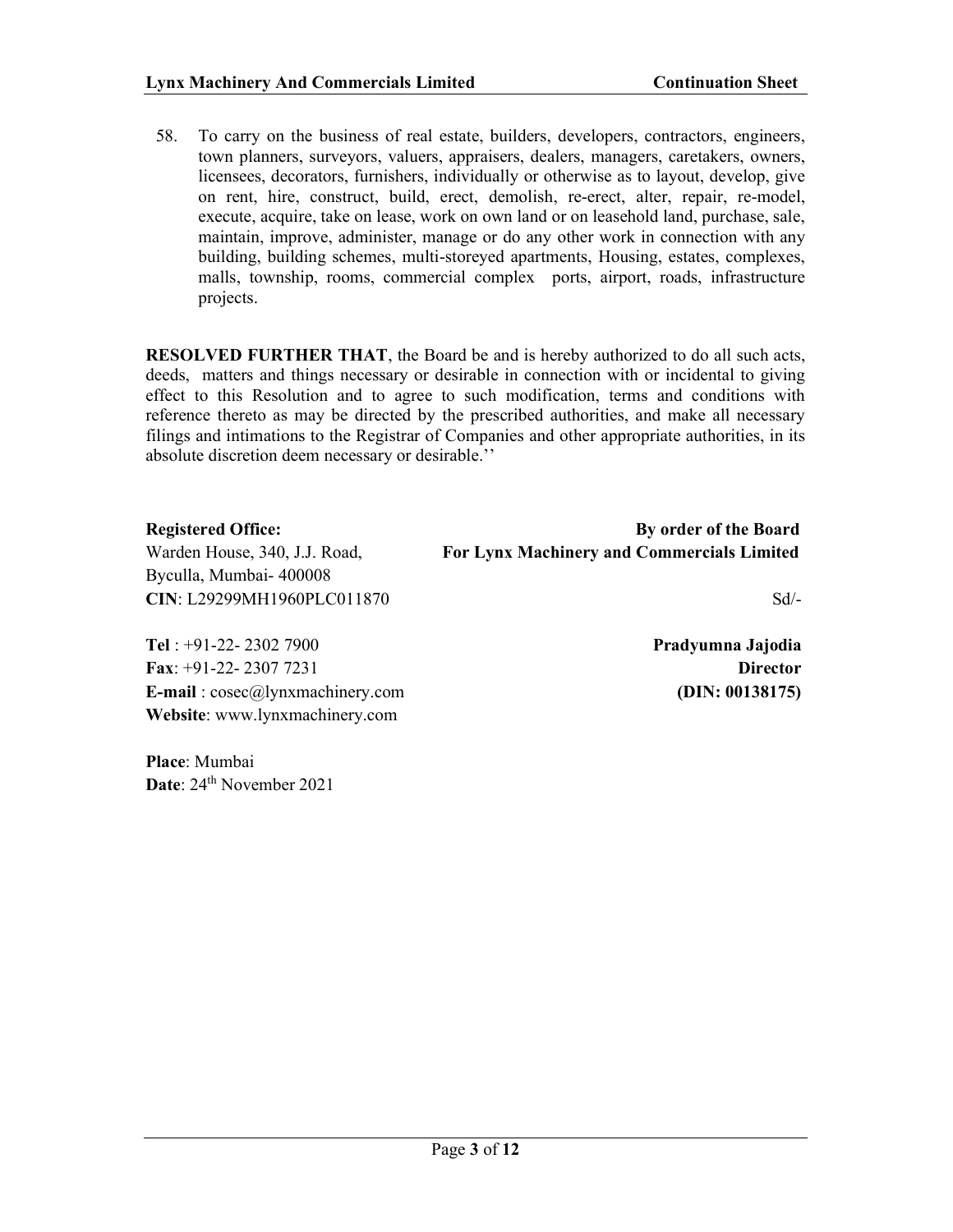### NOTES AND INSTRUCTIONS:

- 1) A Statement pursuant to Section 102 of the Companies Act 2013 read with Rules made thereunder, setting out all material facts relating to the Resolution mentioned in this postal Ballot Notice is attached.
- 2) In accordance with the MCA Circulars, this Postal Ballot Notice is being sent only by electronic mode to those members whose names appear on the Register of Members/List of Beneficial Owners as on 19<sup>th</sup> November 2021 ("Cut-off-Date") received from the Depositories and whose e-mail address is registered with the Company/Depositories. Physical copies of the Postal Ballot Notice along with postal ballot form and pre-paid business reply envelopes are not being sent to members for this Postal Ballot.
- 3) This Postal Ballot Notice will also be available on the Company's website at www.lynxmachinery.com, website of BSE Limited at www.bseindia.com and on the website of CDSL at www.evotingindia.com.
- 4) Voting rights of a Member / Beneficial Owner (in case of electronic shareholding) shall be in proportion to his/her/its shareholding in the paid-up equity share capital of the Company as on the Cut-Off Date. Once the Shareholder has exercised the vote, whether partially or otherwise, the Shareholder shall not be allowed to change it subsequently or cast the vote again.
- 5) In accordance with the MCA Circulars, the Company has made necessary arrangements for the members to register their e-mail address. Members who have not registered their e-mail address are requested to register the same with the Depository Participant(s) where they maintain their demat accounts, if the shares are held in electronic form or by giving details of folio number, e-mail address and self- attested copy of PAN card to M/s. Link Intime India Private Limited, Registrar and Share transfer Agent, if the Shares are held in physical form.
- 6) Pursuant to Sections 108, 110 and other applicable provisions of the Act and the Rules made thereunder, the MCA Circulars and Regulation 44 of the Listing Regulations read with circular of SEBI on e-Voting Facility provided by Listed Entities dated December 9, 2020 and any amendments thereto, the Company is providing the facility to the members to exercise their right to vote on the proposed Resolution electronically. The Company has engaged the services of CDSL as the agency to provide e-voting facility. The instructions for e-voting are provided as part of this Postal Ballot Notice which the members are requested to read carefully before casting their vote.
- 7) The Company has appointed Mr. Mehul Pitroda of M S Pitroda & Co. a Company Secretary in whole-time practice ACS 43364, COP: 20308 as the scrutinizer for conducting the Postal Ballot process in a fair and transparent manner.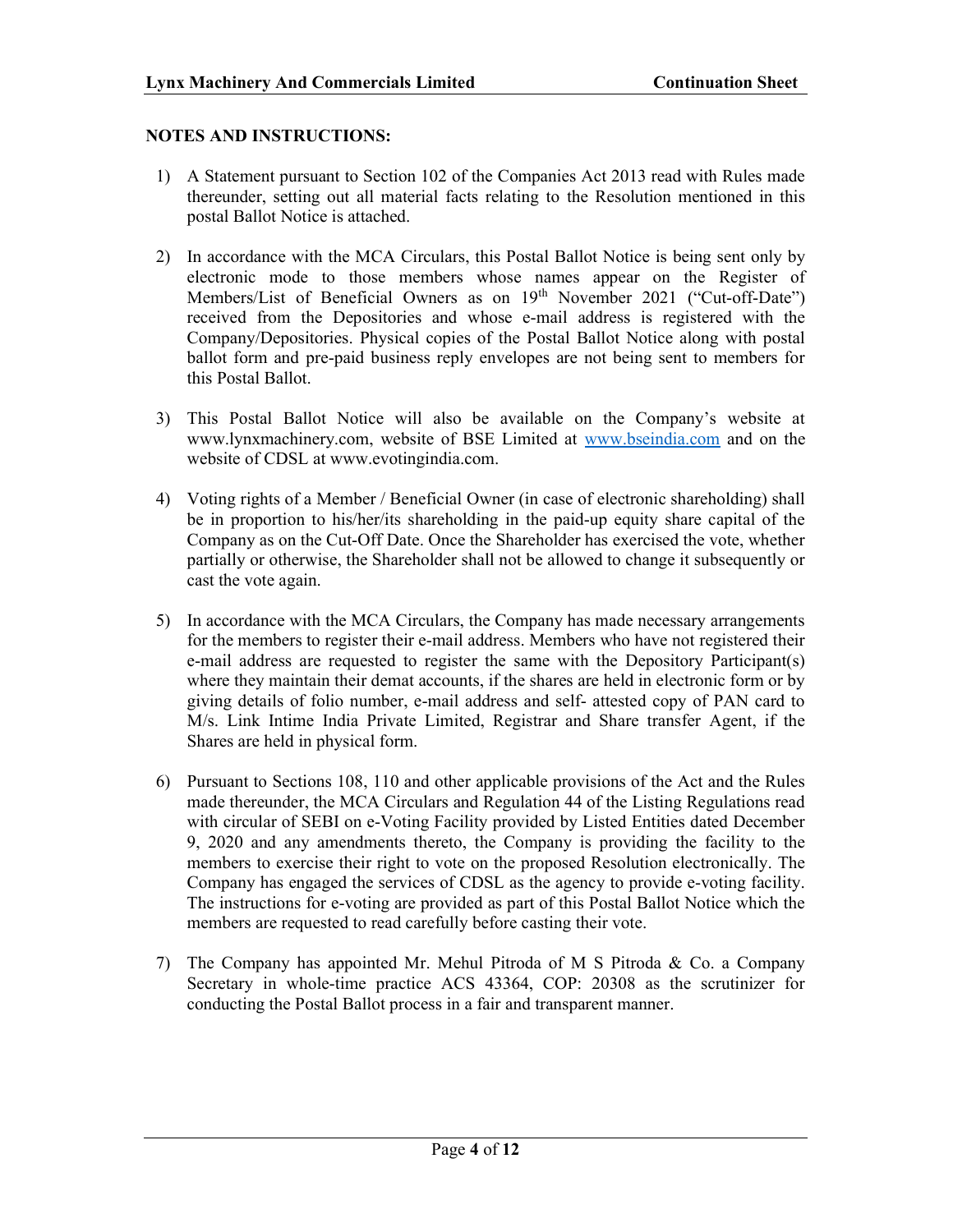- 8) Members would be able to cast their votes and convey their assent or dissent to the proposed Special Resolution only through the remote e-voting process. Members whose names appear on the Register of Members/List of Beneficial Owners as on the Cut- off date will only be considered eligible for the purpose of e-voting. A person who becomes a member after the Cut-off-date should treat this notice for information purpose only.
- 9) Voting will commence on Saturday,  $27<sup>th</sup>$  November 2021 at 9.00 A.M. (IST) and end on Sunday,  $26<sup>th</sup>$  December 2021 at 5.00 P.M. (IST). Members desirous to exercise their vote should cast their vote during this period, to be eligible for being considered. The remote e-voting will not be allowed beyond the aforesaid date and time and the remote e-voting module shall be forthwith disabled by CDSL upon expiry of the aforesaid period.
- 10) The results of the voting by e-voting will be announced on or before  $28<sup>th</sup>$  December 2021 by placing it, along with the scrutinizer's report, on the website of the Company at www.lynxmachinery.com, and will also be communicated to BSE Limited. The Scrutinizer's decision on the validity of a postal ballot/e-voting will be final.
- 11) The Resolution, if approved, shall be deemed to have been passed on the last date of e-voting i.e. Sunday,  $26<sup>th</sup>$  December 2021.
- 12) All the documents referred to in the Postal Ballot Notice will be available for inspection electronically until the last date of voting. Members seeking to inspect such documents can send an email to  $cosec(a)$ lynxmachinery.com.
- 13) Members are requested to note the following contact details for addressing e-voting related grievances:

Mr. Rakesh Dalvi, Sr. Manager, (CDSL,) Central Depository Services (India) Limited, A Wing, 25th Floor, Marathon Futurex, Mafatlal Mill Compounds, N M Joshi Marg, Lower Parel (East), Mumbai – 400 013 or send an email to helpdesk.evoting@cdslindia.com or call on 022-23058542/43.

- 14) The instructions for e-voting are as under:
- (i) The voting period begins on  $27<sup>th</sup>$  November 2021, Saturday at 9.00 a.m. and ends on 26th December 2021, Sunday at 5.00 p.m. During this period shareholders' of the Company, holding shares either in physical form or in dematerialized form, as on the cut-off date  $1<sup>st</sup>$  October 2021 may cast their vote electronically. The e-voting module shall be disabled by CDSL for voting thereafter.
- (ii) Pursuant to SEBI Circular No. SEBI/HO/CFD/CMD/CIR/P/2020/242 dated 09.12.2020, under Regulation 44 of Securities and Exchange Board of India (Listing Obligations and Disclosure Requirements) Regulations, 2015, listed entities are required to provide remote e-voting facility to its shareholders, in respect of all Shareholders' Resolutions. However, it has been observed that the participation by the public non-institutional shareholders/retail shareholders is at a negligible level.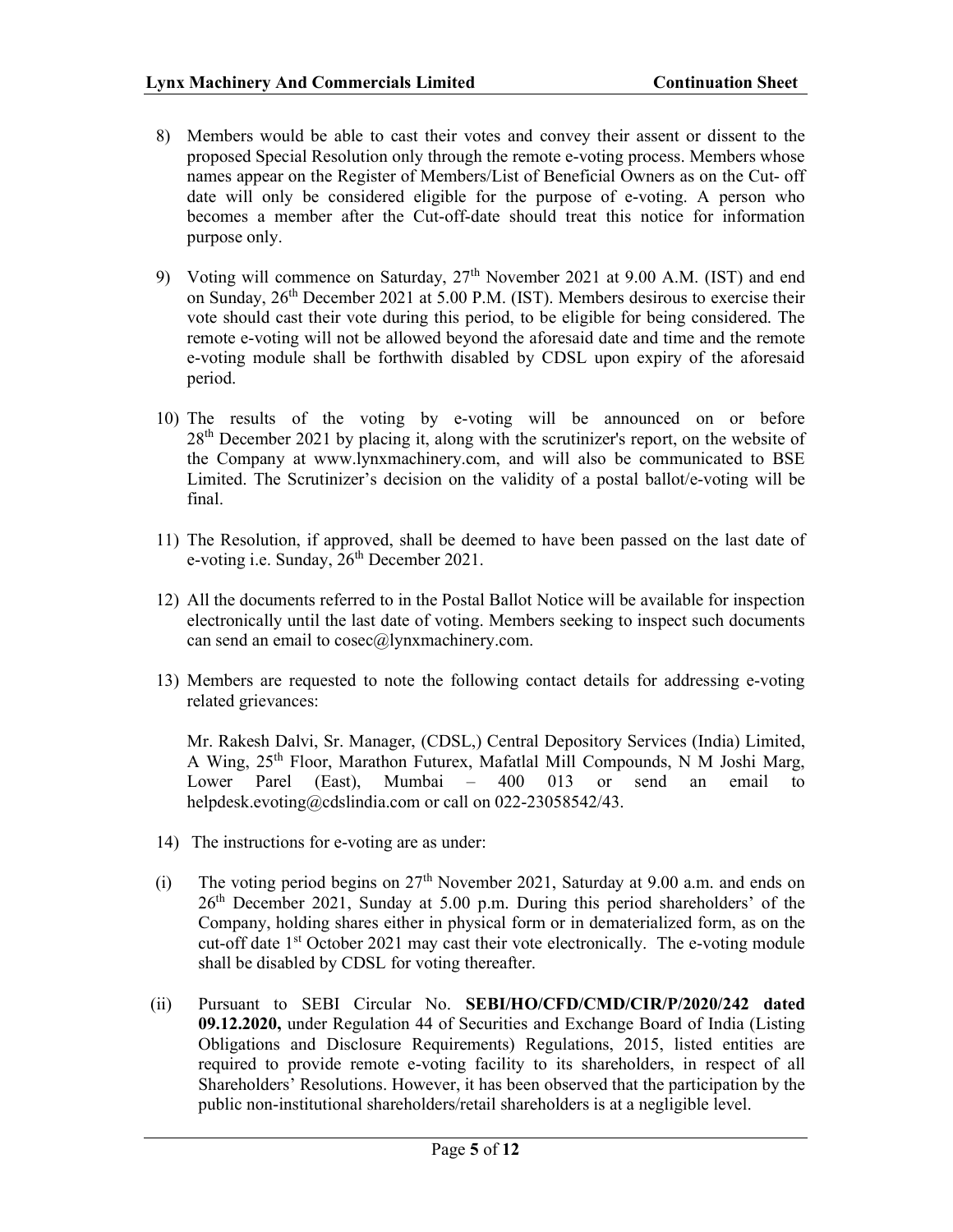| <b>Type of</b>                                                              | <b>Login Method</b>                                                                                                                                                                                                                                                                                                                                                                                                                                                                                                                                                                                                                                                                       |  |  |
|-----------------------------------------------------------------------------|-------------------------------------------------------------------------------------------------------------------------------------------------------------------------------------------------------------------------------------------------------------------------------------------------------------------------------------------------------------------------------------------------------------------------------------------------------------------------------------------------------------------------------------------------------------------------------------------------------------------------------------------------------------------------------------------|--|--|
| <b>Shareholders</b>                                                         |                                                                                                                                                                                                                                                                                                                                                                                                                                                                                                                                                                                                                                                                                           |  |  |
|                                                                             |                                                                                                                                                                                                                                                                                                                                                                                                                                                                                                                                                                                                                                                                                           |  |  |
| Individual<br>Shareholders holding<br>securities in Demat<br>mode with CDSL | 1) Users who have opted for CDSL Easi / Easiest facility, can<br>login through their existing user id and password.<br>Option will be made available to reach e-Voting page<br>without any further authentication. The URL for users to<br>Easi<br>Easiest<br>login<br>to<br>are<br>https://web.cdslindia.com/myeasi/home/login<br>visit<br><b>or</b><br>www.cdslindia.com and click on Login icon and select<br>New System Myeasi.                                                                                                                                                                                                                                                       |  |  |
|                                                                             | 2) After successful login the Easi / Easiest user will be able to<br>see the e-Voting option for eligible companies where the<br>evoting is in progress as per the information provided by<br>company. On clicking the evoting option, the user will be<br>able to see e-Voting page of the e-Voting service provider<br>for casting your vote during the remote e-Voting period or<br>joining virtual meeting $\&$ voting during the meeting.<br>Additionally, there is also links provided to access the<br>e-Voting<br>Service Providers<br>of<br>all<br>system<br>i.e.<br>CDSL/NSDL/KARVY/LINKINTIME, so that the user can<br>visit the e-Voting service providers' website directly. |  |  |
|                                                                             | 3) If the user is not registered for Easi/Easiest, option to<br>available<br>register<br>is.<br>at<br>https://web.cdslindia.com/myeasi/Registration/EasiRegistra<br>tion                                                                                                                                                                                                                                                                                                                                                                                                                                                                                                                  |  |  |
|                                                                             | 4) Alternatively, the user can directly access e-Voting page by<br>providing Demat Account Number and PAN No. from a e-<br>Voting link available on www.cdslindia.com home page or<br>click<br>on<br>The<br>https://evoting.cdslindia.com/Evoting/EvotingLogin<br>system will authenticate the user by sending OTP on<br>registered Mobile & Email as recorded in the Demat<br>Account. After successful authentication, user will be able<br>to see the e-Voting option where the evoting is in progress<br>and also able to directly access the system of all e-Voting<br>Service Providers.                                                                                            |  |  |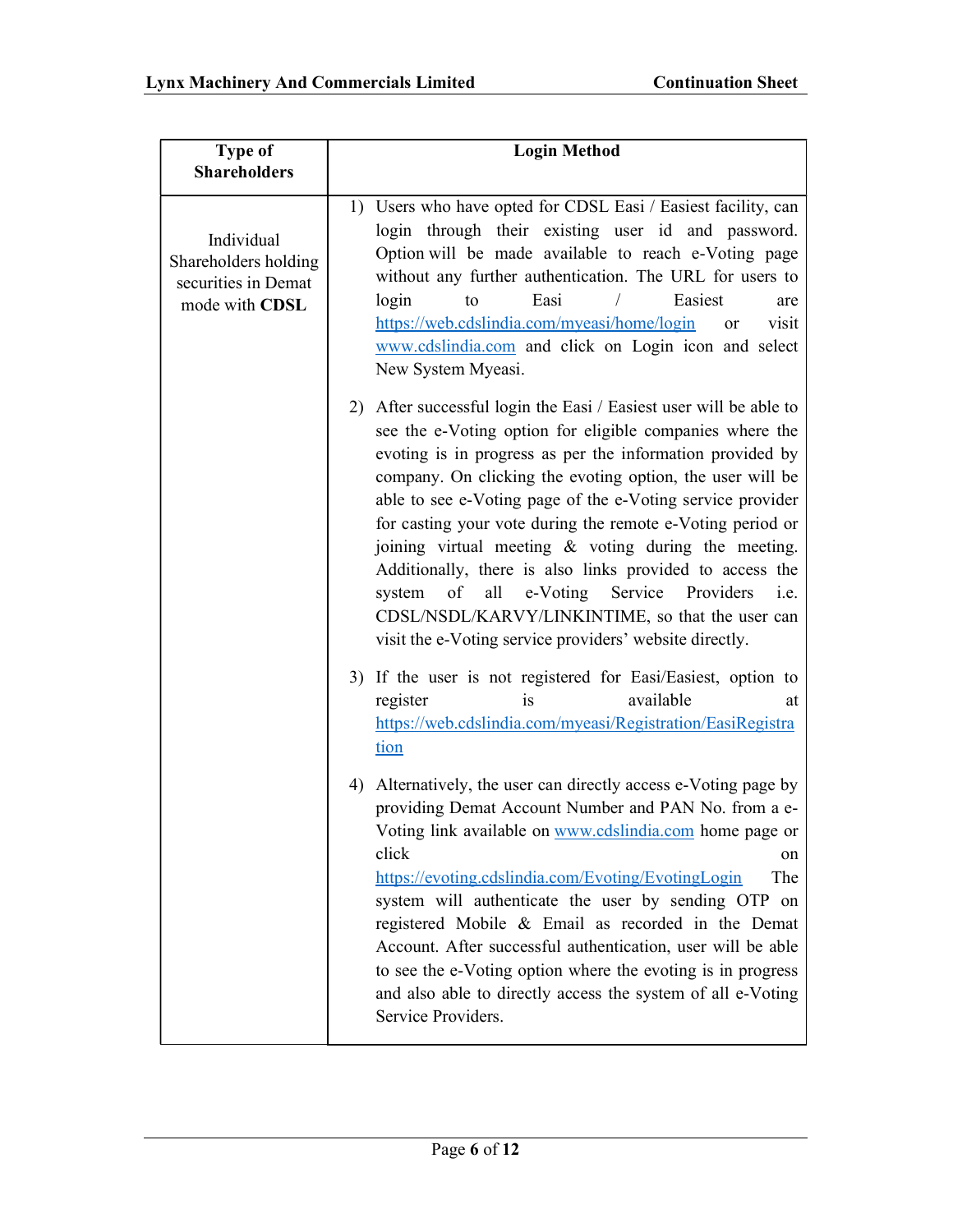| Individual<br>Shareholders<br>holding<br>securities in<br>demat mode<br>with NSDL                                                             | If you are already registered for NSDL IDeAS facility, please visit<br>1)<br>the e-Services website of NSDL. Open web browser by typing the<br>following URL: https://eservices.nsdl.com either on a Personal<br>Computer or on a mobile. Once the home page of e-Services is<br>launched, click on the "Beneficial Owner" icon under "Login" which<br>is available under 'IDeAS' section. A new screen will open. You will<br>have to enter your User ID and Password. After successful<br>authentication, you will be able to see e-Voting services. Click on<br>"Access to e-Voting" under e-Voting services and you will be able to<br>see e-Voting page. Click on company name or e-Voting service<br>provider name and you will be re-directed to e-Voting service<br>provider website for casting your vote during the remote e-Voting<br>period or joining virtual meeting $\&$ voting during the meeting. |
|-----------------------------------------------------------------------------------------------------------------------------------------------|--------------------------------------------------------------------------------------------------------------------------------------------------------------------------------------------------------------------------------------------------------------------------------------------------------------------------------------------------------------------------------------------------------------------------------------------------------------------------------------------------------------------------------------------------------------------------------------------------------------------------------------------------------------------------------------------------------------------------------------------------------------------------------------------------------------------------------------------------------------------------------------------------------------------|
|                                                                                                                                               | If the user is not registered for IDeAS e-Services, option to register is<br>2)<br>available at https://eservices.nsdl.com. Select "Register Online for<br>"Portal<br>click<br><b>IDeAS</b><br>or<br>at<br>https://eservices.nsdl.com/SecureWeb/IdeasDirectReg.jsp                                                                                                                                                                                                                                                                                                                                                                                                                                                                                                                                                                                                                                                 |
|                                                                                                                                               | 3) Visit the e-Voting website of NSDL. Open web browser by typing<br>the following URL: https://www.evoting.nsdl.com/ either on a<br>Personal Computer or on a mobile. Once the home page of e-Voting<br>system is launched, click on the icon "Login" which is available<br>under 'Shareholder/Member' section. A new screen will open. You<br>will have to enter your User ID (i.e. your sixteen digit demat account<br>number hold with NSDL), Password/OTP and a Verification Code as<br>shown on the screen. After successful authentication, you will be<br>redirected to NSDL Depository site wherein you can see e-Voting<br>page. Click on company name or e-Voting service provider name and<br>you will be redirected to e-Voting service provider website for<br>casting your vote during the remote e-Voting period or joining virtual<br>meeting & voting during the meeting                         |
| Individual<br>Shareholders<br>(holding)<br>securities in<br>demat<br>mode) login<br>through their<br><b>Depository</b><br><b>Participants</b> | You can also login using the login credentials of your demat account<br>through your Depository Participant registered with NSDL/CDSL for<br>e-Voting facility. After Successful login, you will be able to see e-<br>Voting option. Once you click on e-Voting option, you will be<br>redirected to NSDL/CDSL Depository site after successful<br>authentication, wherein you can see e-Voting feature. Click on<br>company name or e-Voting service provider name and you will be<br>redirected to e-Voting service provider website for casting your vote<br>during the remote e-Voting period or joining virtual meeting &<br>voting during the meeting.                                                                                                                                                                                                                                                       |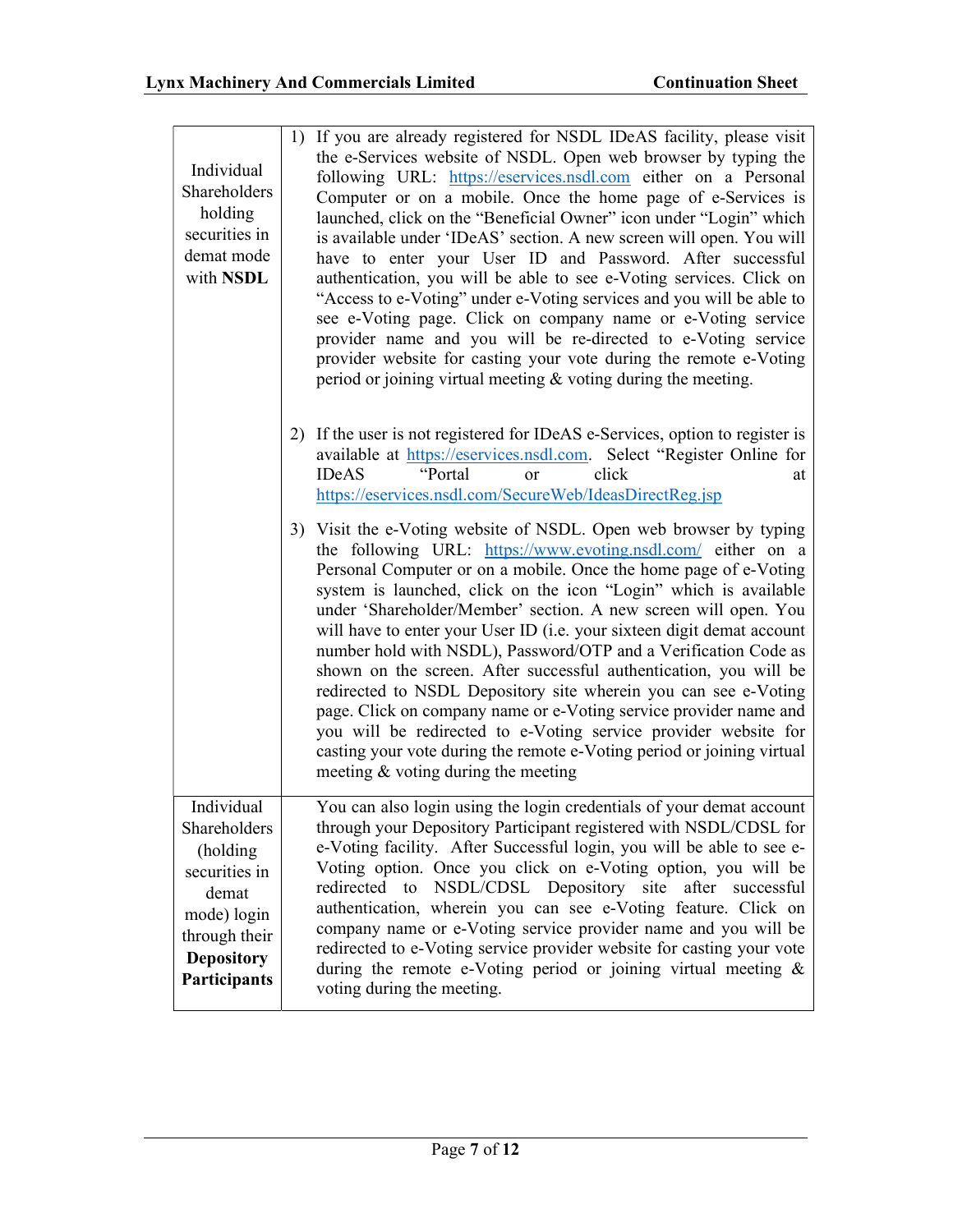Currently, there are multiple e-voting service providers (ESPs) providing e-voting facility to listed entities in India. This necessitates registration on various ESPs and maintenance of multiple user IDs and passwords by the shareholders.

In order to increase the efficiency of the voting process, pursuant to a public consultation, it has been decided to enable e-voting to all the demat account holders, by way of a single login credential, through their demat accounts/ websites of Depositories/ Depository Participants. Demat account holders would be able to cast their vote without having to register again with the ESPs, thereby, not only facilitating seamless authentication but also enhancing ease and convenience of participating in evoting process.

(iii) In terms of SEBI circular no. SEBI/HO/CFD/CMD/CIR/P/2020/242 dated December 9, 2020 on e-Voting facility provided by Listed Companies, Individual shareholders holding securities in demat mode are allowed to vote through their demat account maintained with Depositories and Depository Participants. Shareholders are advised to update their mobile number and email Id in their demat accounts in order to access e-Voting facility.

Pursuant to abovesaid SEBI Circular, Login method for e-Voting and joining virtual meetings for Individual shareholders holding securities in Demat mode CDSL/NSDL is given below:

Important note: Members who are unable to retrieve User ID/ Password are advised to use Forget User ID and Forget Password option available at abovementioned website.

| Helpdesk for Individual Shareholders holding securities in demat mode for any  |
|--------------------------------------------------------------------------------|
| technical issues related to login through Depository <i>i.e.</i> CDSL and NSDL |

| Login type                                                                      | Helpdesk details                                                                                                                                                                       |
|---------------------------------------------------------------------------------|----------------------------------------------------------------------------------------------------------------------------------------------------------------------------------------|
| Individual Shareholders holding<br>securities in Demat mode with<br><b>CDSL</b> | Members facing any technical issue in login<br>can contact CDSL helpdesk by sending a<br>request at<br>helpdesk.evoting@cdslindia.comor contact<br>at 022-23058738 and 22-23058542-43. |
| Individual Shareholders holding<br>securities in Demat mode with<br>NSDL        | Members facing any technical issue in login<br>can contact NSDL helpdesk by sending a<br>request at evoting@nsdl.co.in or call at toll<br>free no.: 1800 1020 990 and 1800 22 44 30    |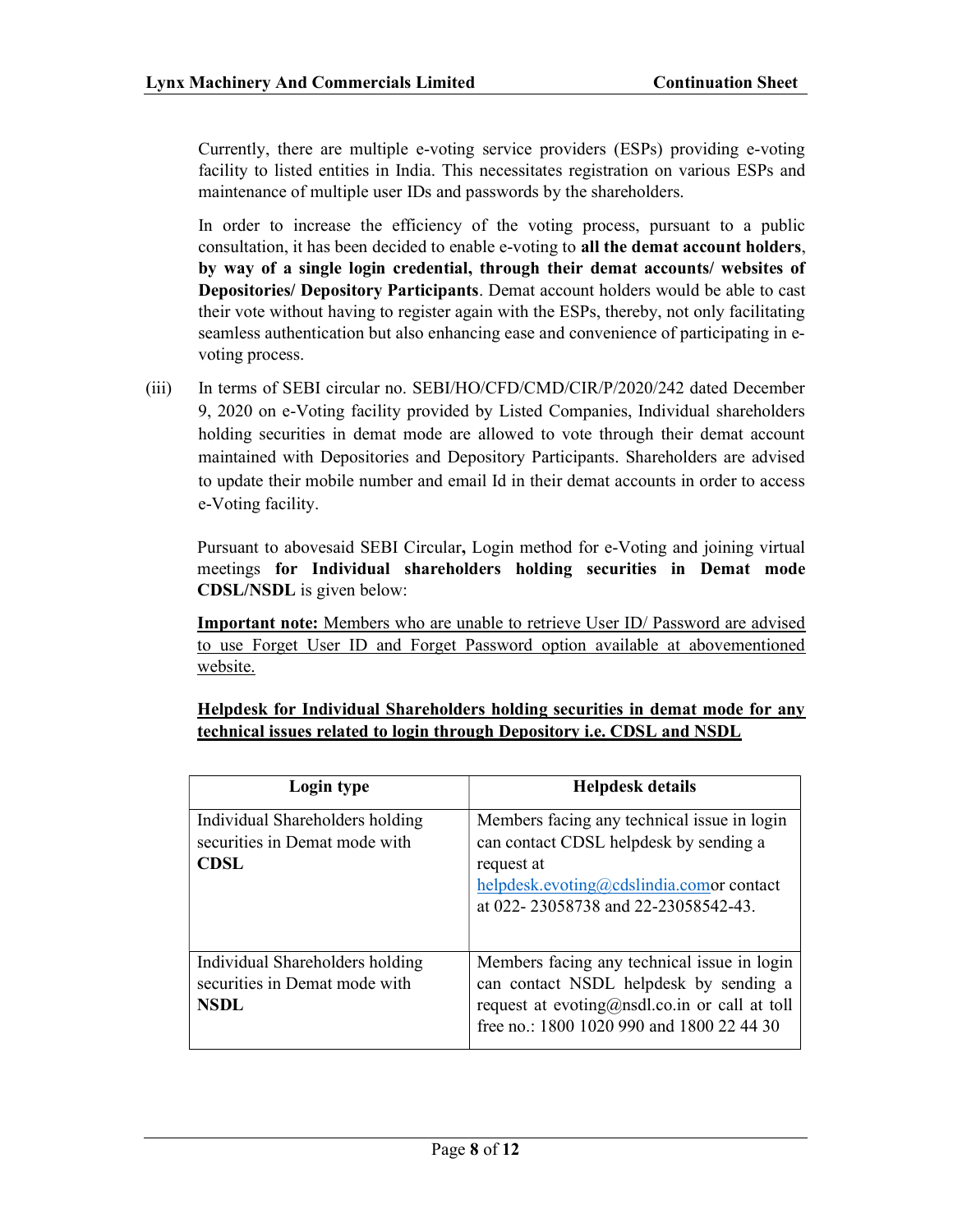- (iv) Login method for e-Voting and joining virtual meetings for Physical shareholders and shareholders other than individual holding in Demat form.
	- 1) The shareholders should log on to the e-voting website www.evotingindia.com.
	- 2) Click on "Shareholders" module.
	- 3) Now enter your User ID
		- a. For CDSL: 16 digits beneficiary ID,
		- b. For NSDL: 8 Character DP ID followed by 8 Digits Client ID,
		- c. Shareholders holding shares in Physical Form should enter Folio Number registered with the Company.
	- 4) Next enter the Image Verification as displayed and Click on Login.
	- 5) If you are holding shares in demat form and had logged on to www.evotingindia.com and voted on an earlier e-voting of any company, then your existing password is to be used.

|  |  |  |  |  | 6) If you are a first-time user follow the steps given below: |  |
|--|--|--|--|--|---------------------------------------------------------------|--|
|--|--|--|--|--|---------------------------------------------------------------|--|

|            | For Physical shareholders and other than individual shareholders         |  |
|------------|--------------------------------------------------------------------------|--|
|            | holding shares in demat form.                                            |  |
| <b>PAN</b> | Enter your 10 digit alpha-numeric *PAN issued by Income Tax              |  |
|            | Department (Applicable for both demat shareholders as well as            |  |
|            | physical shareholders)                                                   |  |
|            | Shareholders who have not updated their PAN with the<br>$\bullet$        |  |
|            | Company/Depository Participant are requested to use the                  |  |
|            | sequence number sent by Company/RTA or contact                           |  |
|            | Company/RTA.                                                             |  |
| Dividend   | Enter the Dividend Bank Details or Date of Birth (in dd/mm/yyyy          |  |
| Bank       | format) as recorded in your demat account or in the company records      |  |
| Details    | in order to login.                                                       |  |
| OR Date    |                                                                          |  |
| of Birth   | If both the details are not recorded with the depository or<br>$\bullet$ |  |
| (DOB)      | company, please enter the member id / folio number in the                |  |
|            | Dividend Bank details field.                                             |  |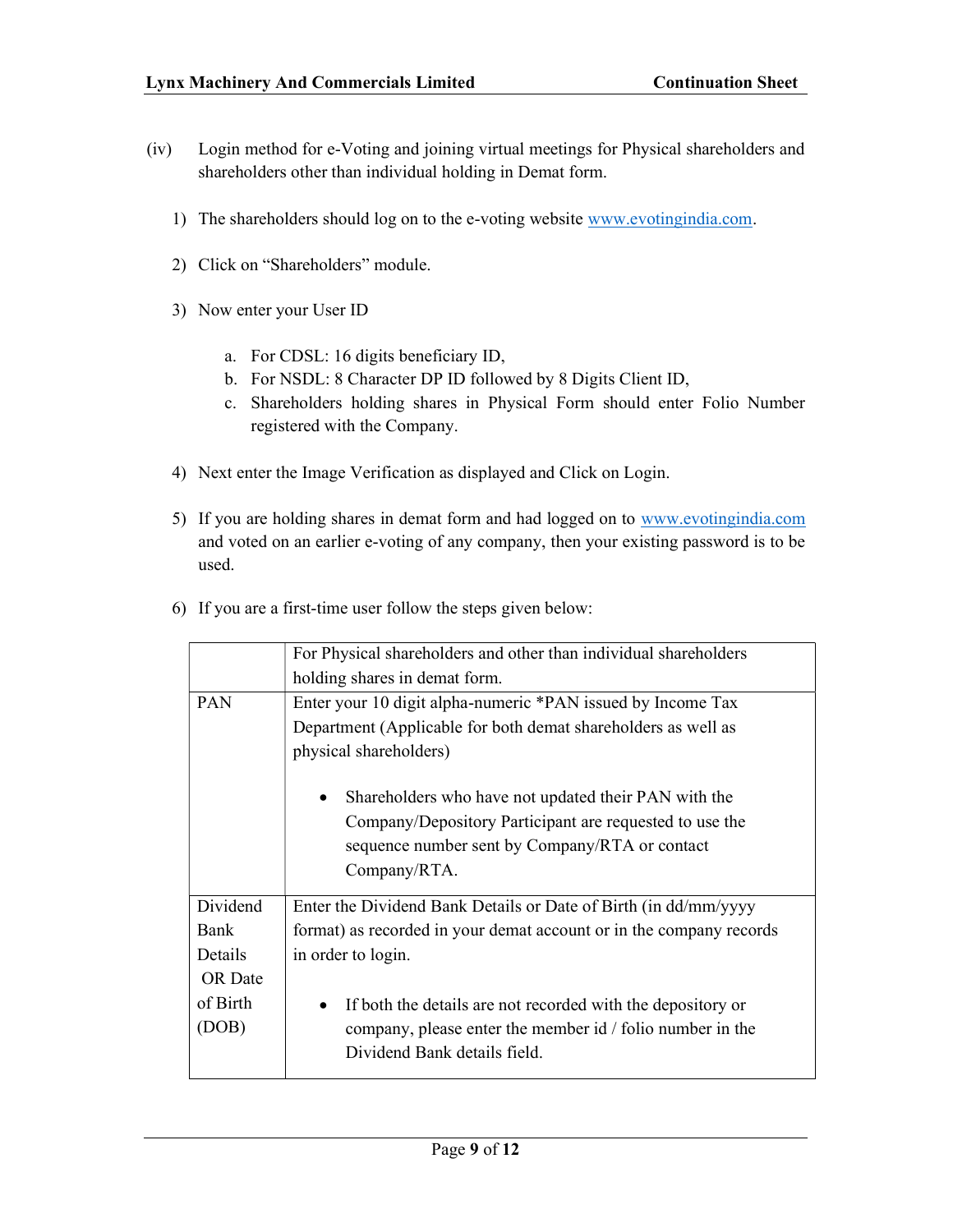- (v) After entering these details appropriately, click on "SUBMIT" tab.
- (vi) Shareholders holding shares in physical form will then directly reach the Company selection screen. However, shareholders holding shares in demat form will now reach 'Password Creation' menu wherein they are required to mandatorily enter their login password in the new password field. Kindly note that this password is to be also used by the demat holders for voting for Resolutions of any other company on which they are eligible to vote, provided that company opts for e-voting through CDSL platform. It is strongly recommended not to share your password with any other person and take utmost care to keep your password confidential.
- (vii) For Shareholders holding shares in physical form, the details can be used only for e-voting on the Resolutions contained in this Notice.
- (viii) Click on the EVSN for the relevant LYNX MACHINERY AND COMMERCIALS LIMITED on which you choose to vote.
- (ix) On the voting page, you will see "RESOLUTION DESCRIPTION" and against the same the option "YES/NO" for voting. Select the option YES or NO as desired. The option YES implies that you assent to the Resolution and option NO implies that you dissent to the Resolution.
- (x) Click on the "RESOLUTIONS FILE LINK" if you wish to view the entire Resolution details.
- (xi) After selecting the Resolution, you have decided to vote on, click on "SUBMIT". A confirmation box will be displayed. If you wish to confirm your vote, click on "OK", else to change your vote, click on "CANCEL" and accordingly modify your vote.
- (xii) Once you "CONFIRM" your vote on the Resolution, you will not be allowed to modify your vote.
- (xiii) You can also take a print of the votes cast by clicking on "Click here to print" option on the Voting page.
- (xiv) If a demat account holder has forgotten the login password then Enter the User ID and the image verification code and click on Forgot Password  $\&$  enter the details as prompted by the system.

## (xv) Additional Facility for Non – Individual Shareholders and Custodians –For Remote Voting only.

- Non-Individual shareholders (i.e. other than Individuals, HUF, NRI etc.) and Custodians are required to log on to www.evotingindia.com and register themselves in the "Corporates" module.
- A scanned copy of the Registration Form bearing the stamp and sign of the entity should be emailed to helpdesk.evoting@cdslindia.com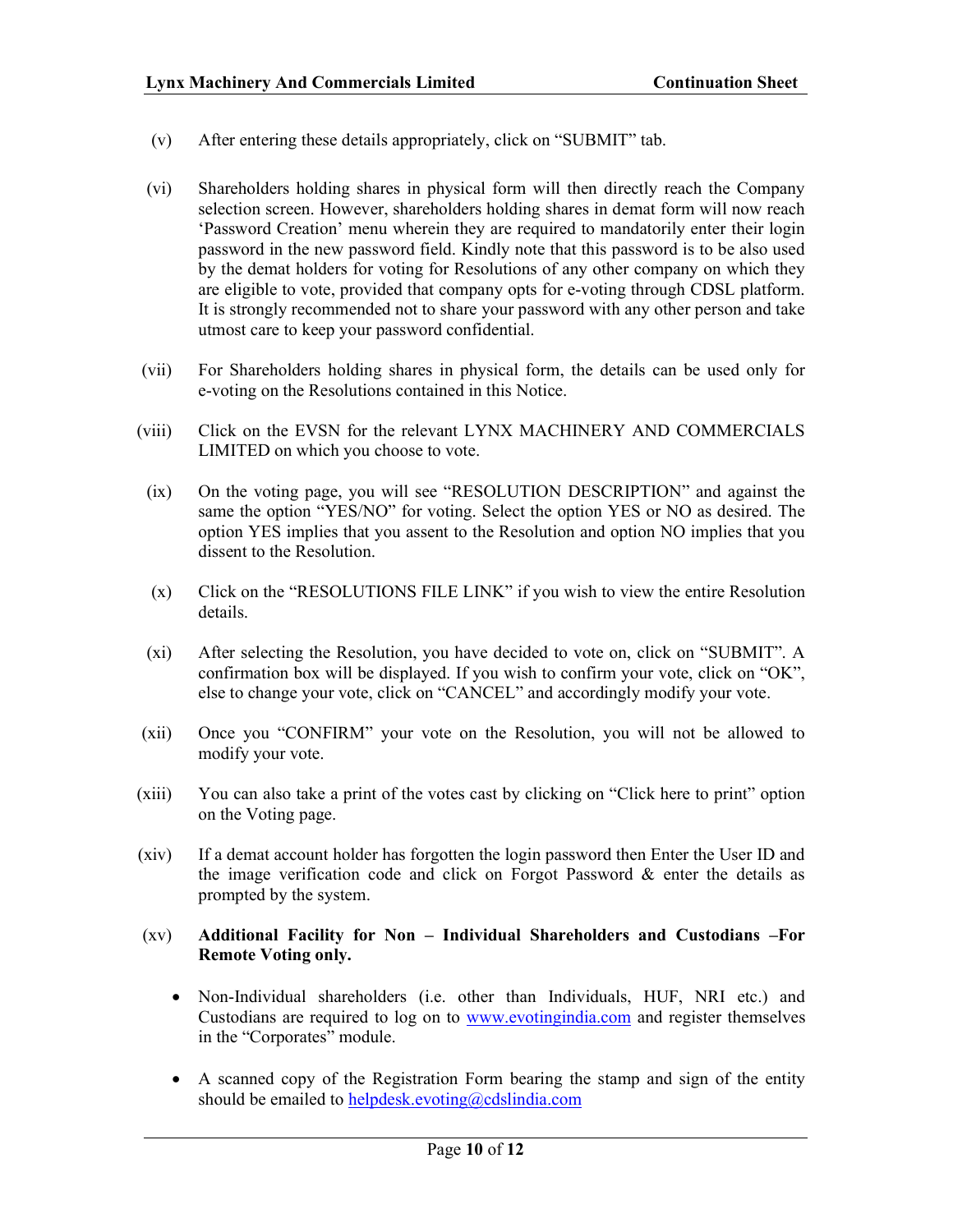- After receiving the login details a Compliance User should be created using the admin login and password. The Compliance User would be able to link the account(s) for which they wish to vote on.
- The list of accounts linked in the login should be mailed to helpdesk.evoting@cdslindia.com and on approval of the accounts they would be able to cast their vote.
- A scanned copy of the Board Resolution and Power of Attorney (POA) which they have issued in favour of the Custodian, if any, should be uploaded in PDF format in the system for the scrutinizer to verify the same.
- Alternatively, Non Individual Shareholders are required to send the relevant Board Resolution/Authority letter etc. together with attested specimen signature of the duly authorized signatory who are authorized to vote, to the Scrutinizer and to the Company at the email address viz;  $cosec(a)$ lynxmachinery.com, if they have voted from individual tab & not uploaded same in the CDSL e-voting system for the scrutinizer to verify the same.

## PROCESS FOR THOSE SHAREHOLDERS WHOSE EMAIL/MOBILE NO. ARE NOT REGISTERED WITH THE COMPANY/DEPOSITORIES.

- 1) For Physical Shareholders- please provide necessary details like Folio No., Name of shareholder, scanned copy of the share certificate (front and back), PAN (self-attested scanned copy of PAN card), AADHAR (self-attested scanned copy of Aadhar Card) by email to Company/RTA email id.
- 2) For Demat Shareholders Please update your email id & mobile no. with your respective Depository Participant (DP)
- 3) For Individual Demat shareholders Please update your email id  $&$  mobile no. with your respective Depository Participant (DP) which is mandatory while e-Voting & joining virtual meetings through Depository.

If you have any queries or issues regarding attending AGM & e-Voting from the CDSL evoting System, you can write an email to helpdesk.evoting@cdslindia.com or contact at 022-23058738 and 022-23058542/43.

All grievances connected with the facility for voting by electronic means may be addressed to Mr. Rakesh Dalvi, Sr. Manager, (CDSL) Central Depository Services (India) Limited, A Wing, 25th Floor, Marathon Futurex, Mafatlal Mill Compounds, N. M. Joshi Marg, Lower Parel (East), Mumbai – 400 013 or send an email to helpdesk.evoting@cdslindia.com or call on 022-23058542/43.